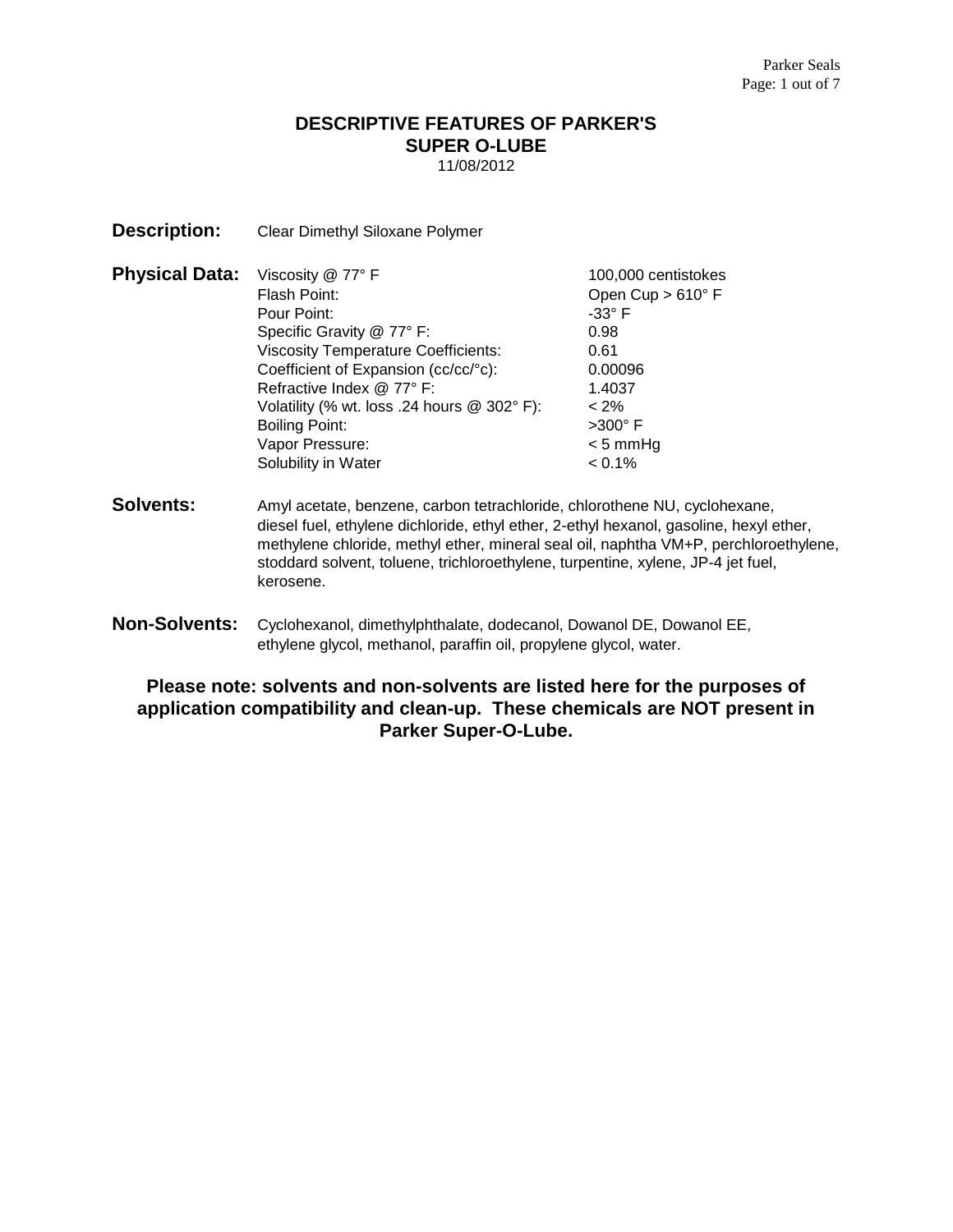## **PARKER SUPER O-LUBE MATERIAL SAFETY DATA SHEET**

*Required under USDL Safety and Health Regulations for Ship Repairing, Shipbuilding, and Shipbreaking (29 CFR 1915, 1916, 1917)*

11/08/2012

#### **Section I**

| <b>Manufacturer's Name</b>     |  |  |
|--------------------------------|--|--|
| <b>Emergency Telephone No.</b> |  |  |
| <b>Address</b>                 |  |  |
| <b>Trade Name and Synonyms</b> |  |  |
| <b>Chemical Family</b>         |  |  |
| <b>Generic Description:</b>    |  |  |
| <b>Physical Form:</b>          |  |  |
| Color:                         |  |  |
| Odor:                          |  |  |
| NFPA Profile:                  |  |  |

Parker Hannifin Corp., O-Ring Division **Emergency Telephone No.** (859) 269-2351 **Address** 2360 Palumbo Drive, PO Box 11751, Lexington, KY 40512 Super O-Lube **Clear Polysiloxane Polymer** Silicone Viscous Liquid **Colorless** Characteristic odor Health: 1 Flammablity: 0 Instability/Reactivity 0

#### **Section II - Hazards Identification**

None present. This is not a hazardous material as defined in the OSHA Hazard Communication Standard.

All ingredients are listed on the TSCA Chemical Substances Inventory.

| Section III - Hazards Identification |                                                                       |
|--------------------------------------|-----------------------------------------------------------------------|
| <b>Acute Effects</b><br>Eye:         | Direct contact may cause temporary redness and discomfort.            |
| Skin:                                | No significant irritation expected from a single short-term exposure. |
| Inhalation:                          | No significant effects expected from a single short-term exposure.    |
| Oral:                                | Low ingestion hazard in normal use.                                   |

#### **Prolonged/Repeated Exposure Effects**

| Skin:                               | No known applicable information. |
|-------------------------------------|----------------------------------|
| Inhalation:                         | No known applicable information. |
| Oral:                               | No known applicable information. |
| Signs and Symptoms of Overexposure: | No known applicable information. |

#### **Medical Conditions Aggravated by Exposure:**

No known applicable information.

The above listed potential effects of overexposure are based on actual data, results of studies performed upon similar composition, component data and/or expert review of the product. Please refer to Section 11 for the detailed toxicology information.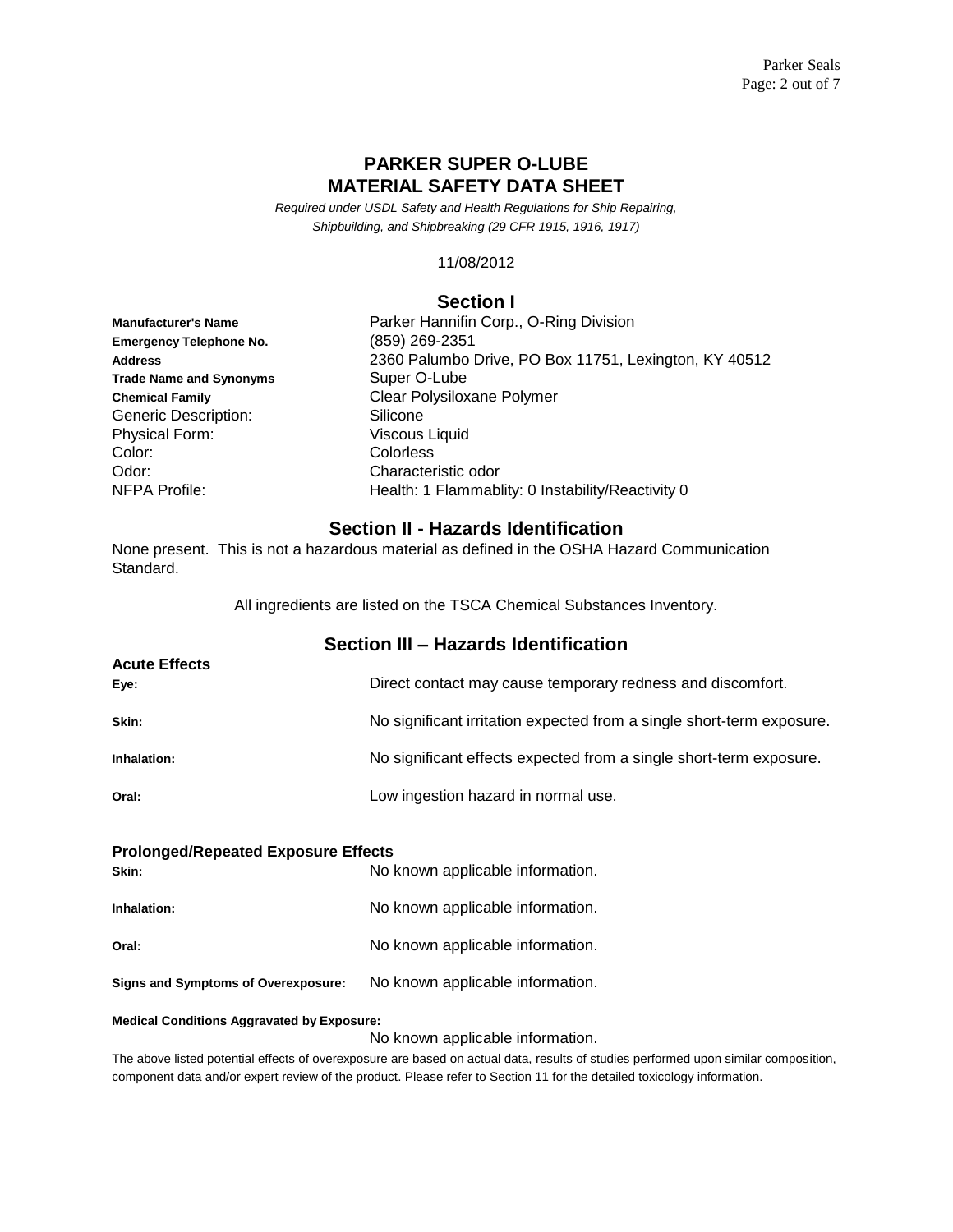|                                          | <b>Section IV - First Aid Measures</b>                                                                                                                                                                                                                                              |
|------------------------------------------|-------------------------------------------------------------------------------------------------------------------------------------------------------------------------------------------------------------------------------------------------------------------------------------|
| Eye:                                     | Immediately flush with water.                                                                                                                                                                                                                                                       |
| Skin:                                    | No first aid should be needed.                                                                                                                                                                                                                                                      |
| Inhalation:                              | No first aid should be needed.                                                                                                                                                                                                                                                      |
| Oral:                                    | No first aid should be needed.                                                                                                                                                                                                                                                      |
| <b>Comments:</b>                         | Treat according to person's condition and specifics of exposure.                                                                                                                                                                                                                    |
|                                          | <b>Section V - Fire Fighting Measures</b>                                                                                                                                                                                                                                           |
| <b>Flash Point:</b>                      | 610 °F / 321.1 °C (Closed Cup) > 680 °F / > 360 °C (Cleveland<br>Open Cup)                                                                                                                                                                                                          |
| <b>Autoignition Temperature:</b>         | Not determined.                                                                                                                                                                                                                                                                     |
| <b>Flammability Limits in Air:</b>       | Not determined.                                                                                                                                                                                                                                                                     |
| <b>Extinguishing Media:</b>              | On large fires use dry chemical, foam or water spray. On small fires<br>use carbon dioxide (CO2), dry chemical or water spray. Water can<br>be used to cool fire exposed containers.                                                                                                |
| <b>Fire Fighting Measures:</b>           | Self-contained breathing apparatus and protective clothing should<br>be worn in fighting large fires involving chemicals. Determine the<br>need to evacuate or isolate the area according to your local<br>emergency plan. Use water spray to keep fire exposed containers<br>cool. |
| <b>Unusual Fire Hazards:</b>             | None.                                                                                                                                                                                                                                                                               |
| <b>Hazardous Decomposition Products:</b> | Thermal breakdown of this product during fire or very high heat<br>conditions may evolve the following decomposition products: Carbon<br>oxides and traces of incompletely burned carbon compounds.<br>Silicon dioxide. Formaldehyde.                                               |
|                                          | Section VI - Accidental Release Measures                                                                                                                                                                                                                                            |
| <b>Containment/Clean Up:</b>             | Determine whether to evacuate or isolate the area according to your<br>local emergency plan. Observe all personal protection equipment<br>secommendations described in Cootiene E and 0. Fer lerge apillo                                                                           |

recommendations described in Sections 5 and 8. For large spills, provide diking or other appropriate containment to keep material from spreading. If diked material can be pumped, store recovered material in appropriate container. Clean up remaining materials, even in small quantities, may present a slip hazard. Final cleaning may require use of steam, solvents or detergents. Dispose of saturated absorbent or cleaning materials appropriately, since spontaneous heating may occur. Local, state and federal laws and regulations may apply to releases and disposal of this material, as well as those materials and items employed in the cleanup of releases. You will need to determine which federal, state and local laws and regulations are applicable. Sections 13 and 15 of this MSDS provide information regarding certain federal and state requirements.

Note: See section 8 for Personal Protective Equipment for Spills. Call (989) 496-5900, if additional information is required.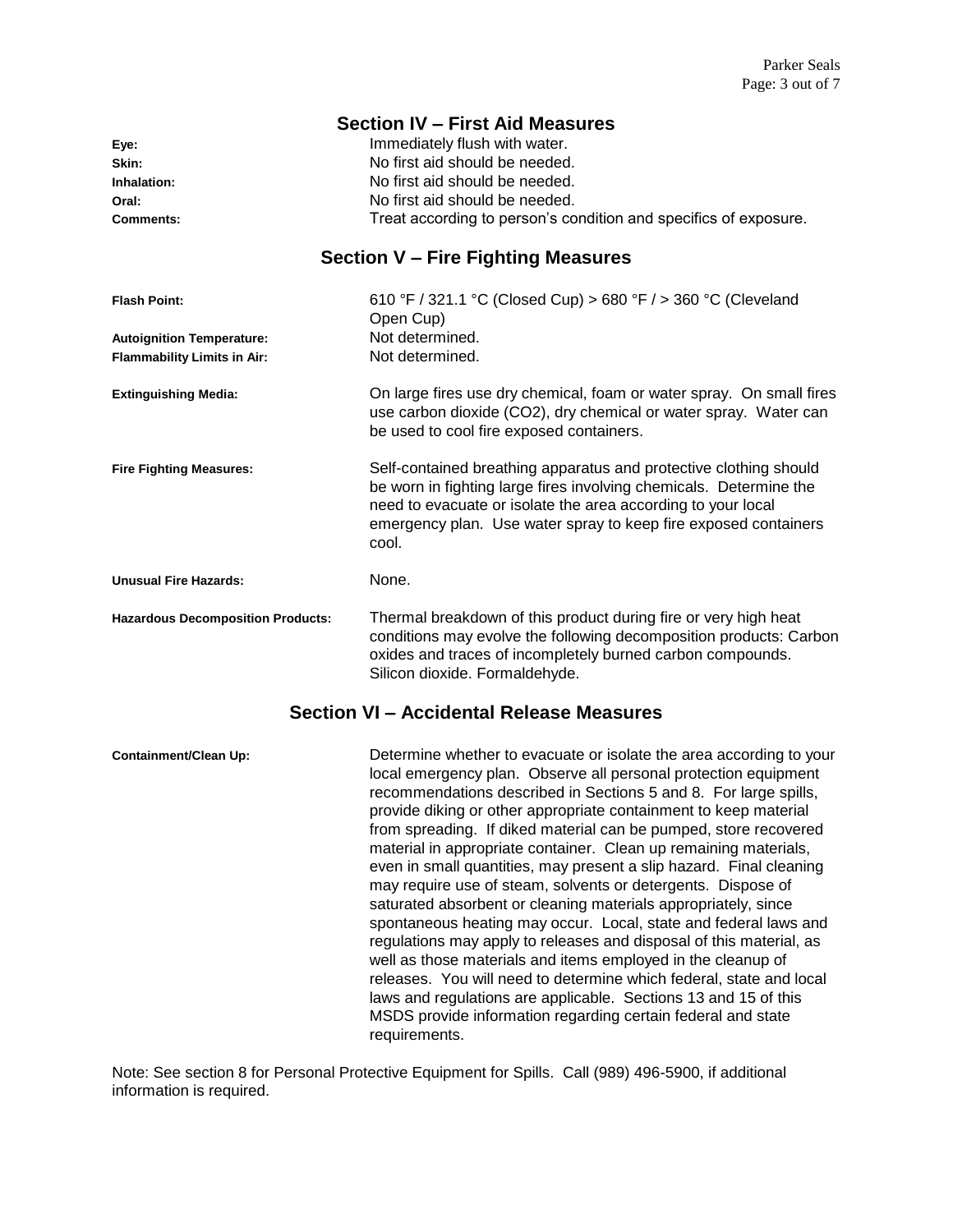# **Section VII – Handling and Storage**

Use with adequate ventilation. Avoid eye contact. Use reasonable care and store away from oxidizing materials.

# **Section VIII – Exposure Controls / Personal Protection**

| <b>Component Exposure Limits:</b><br><b>Engineering Controls:</b> | There are no components with workplace exposure limits.<br>Local Ventilation: None Needed<br>General Ventilation: Recommended                                                                                                                                                                                                                                                                                                      |
|-------------------------------------------------------------------|------------------------------------------------------------------------------------------------------------------------------------------------------------------------------------------------------------------------------------------------------------------------------------------------------------------------------------------------------------------------------------------------------------------------------------|
| <b>Personal Protective Equipment for Routine Handling:</b>        |                                                                                                                                                                                                                                                                                                                                                                                                                                    |
|                                                                   | Eyes: Use proper protection - safety glasses as a minimum.<br>Skin: Washing at mealtime and end of shift is adequate.<br>Suitable Gloves: No special protection needed.<br>Inhalation: No respiratory protection should be needed.<br>Suitable Respirator: None should be needed.                                                                                                                                                  |
| <b>Personal Protective Equipment for Spills:</b>                  | Eyes: Use proper protection - safety glasses as a minimum.<br>Skin: Washing at mealtime and end of shift is adequate.<br>Inhalation/Suitable Respirator: No respirator protection should be<br>needed.<br>Precautionary Measures: Avoid eye contact. Use reasonable care.                                                                                                                                                          |
| Comments:                                                         | When heated to temperatures above 150 degrees C in the presence<br>of air, product can form formaldehyde vapors. Formaldehyde is a<br>potential cancer hazard, a known skin and respiratory sensitizer, and<br>an irritant to the eyes, nose, throat, skin, and digestive system. Safe<br>handling conditions may be maintained by keeping vapor<br>concentrations within the OSHA Permissible Exposure Limit for<br>formaldehyde. |

## **Section IX – Physical and Chemical Properties**

| <b>Physical Form:</b>            | <b>Viscous Liquid</b> |
|----------------------------------|-----------------------|
| Color:                           | Colorless             |
| Odor:                            | Characteristic Odor   |
| Specific Gravity @ 25°C:         | 0.97                  |
| <b>Viscosity:</b>                | 100000 cSt            |
| <b>Freezing/Melting Point:</b>   | Not determined.       |
| <b>Boiling Point:</b>            | $>65^{\circ}$ C       |
| Vapor Pressure @ 25°C:           | Not determined.       |
| <b>Vapor Density:</b>            | Not determined.       |
| <b>Solubility in Water:</b>      | Not determined.       |
| pH:                              | Not determined.       |
| <b>Approx. Volatile Content:</b> | lg per gallon         |

**Note: The above information is not intended for use in preparing product specifications.**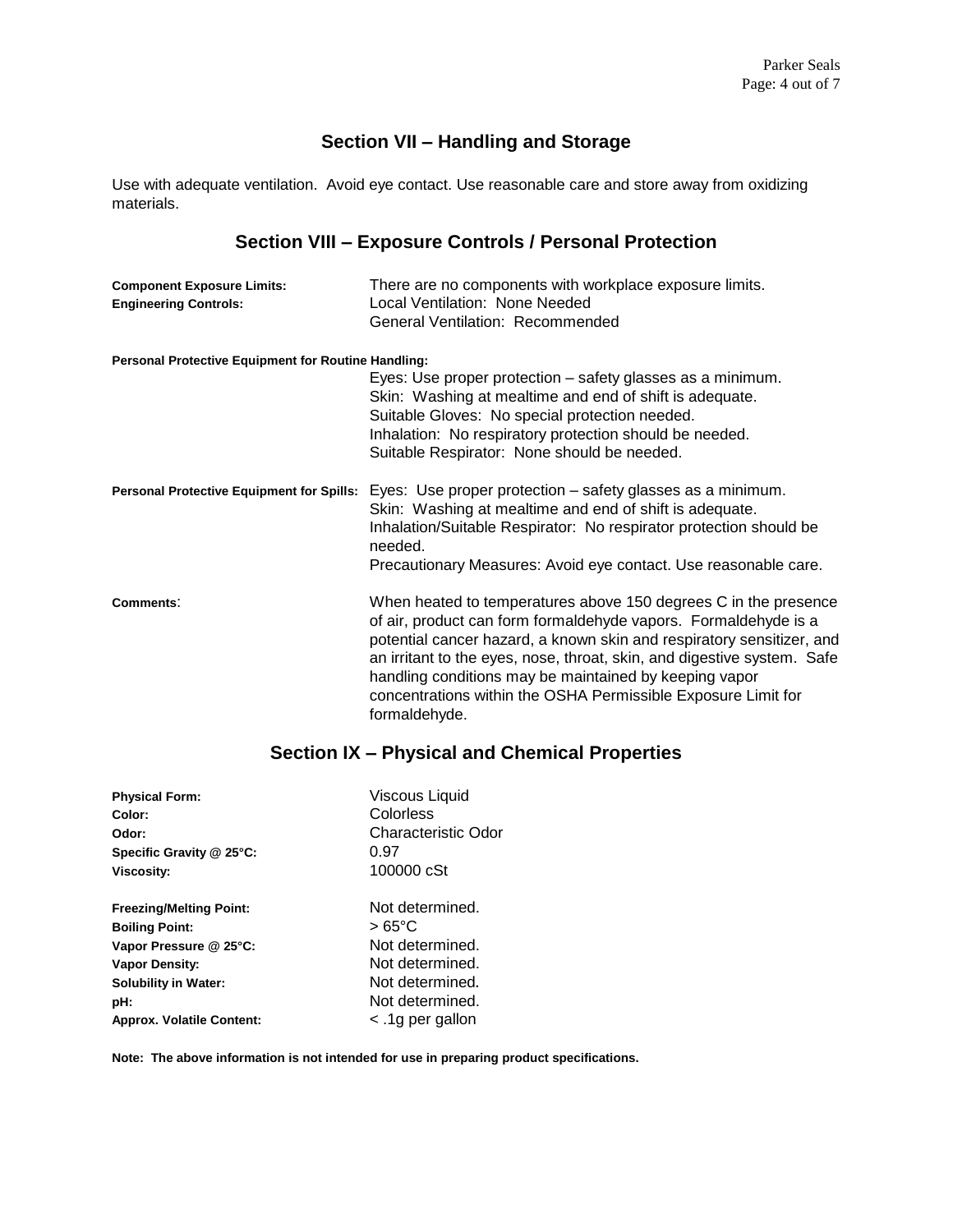# **Section X – Stability and Reactivity**

**Chemical Stability:** Stable. **Hazardous Polymerization:** Hazardous polymerization will not occur. **Conditions to Avoid:** None. **Materials to Avoid:** Oxidizing material can cause a reaction**.**

# **Section XI – Toxicological Information**

**Special Hazard Information on Components:**

No known applicable information.

# **Section XII – Ecological Information**

#### **Environmental Fate and Distribution:**

| Air:                                | This product is a high molecular weight liquid polymer which has a<br>very low vapor pressure $\left($ <1 mm Hg). As a result it is unlikely to<br>become an atmospheric contaminant unless generated as an<br>aerosol.                                                                                                                                                                                                                                                                                                                                                                                                                |
|-------------------------------------|----------------------------------------------------------------------------------------------------------------------------------------------------------------------------------------------------------------------------------------------------------------------------------------------------------------------------------------------------------------------------------------------------------------------------------------------------------------------------------------------------------------------------------------------------------------------------------------------------------------------------------------|
| Water:                              | This product has very low water solubility $(< 100$ ppb). As it has a<br>specific gravity of $<$ 1, if discharged to water, it will initially form a<br>surface film. As the product is non-volatile and has a high binding<br>affinity for particulate matter, it will absorb to particulates and<br>sediment out.                                                                                                                                                                                                                                                                                                                    |
| Soil:                               | If discharged to surface water, this product will bind to sediment. If<br>discharged in effluent to a waste water treatment plant, the product<br>is removed from the aqueous phase by binding to sewage sludge. If<br>the sewage sludge is subsequently spread on soil, the silicone<br>product is expected to degrade.                                                                                                                                                                                                                                                                                                               |
| Degradation:                        | This product, polydimethylsiloxane, degrades in soil abiotically to<br>form smaller molecules. These in turn are either biodegraded in soil<br>or volatilized into the air where they are broken down in the<br>presence of sunlight. Under appropriate conditions, the ultimate<br>degradation products are inorganic silica, carbon dioxide and water<br>vapor. Due to the very low water solubility of this product, standard<br>OECD protocols for ready and inherent biodegradability are not<br>suitable for measuring the biodegradability of this product. The<br>product is removed >80% during the sewage treatment process. |
| <b>Environmental Effects:</b>       |                                                                                                                                                                                                                                                                                                                                                                                                                                                                                                                                                                                                                                        |
| <b>Toxicity to Water Organisms:</b> | Based on analogy to similar materials this product is expected to<br>exhibit low toxicity to aquatic organisms.                                                                                                                                                                                                                                                                                                                                                                                                                                                                                                                        |
| <b>Toxicity to Soil Organisms:</b>  | Experiments show that when sewage sludge containing<br>polydimethylsiloxane is added to soil, it has no effect on soil micro-                                                                                                                                                                                                                                                                                                                                                                                                                                                                                                          |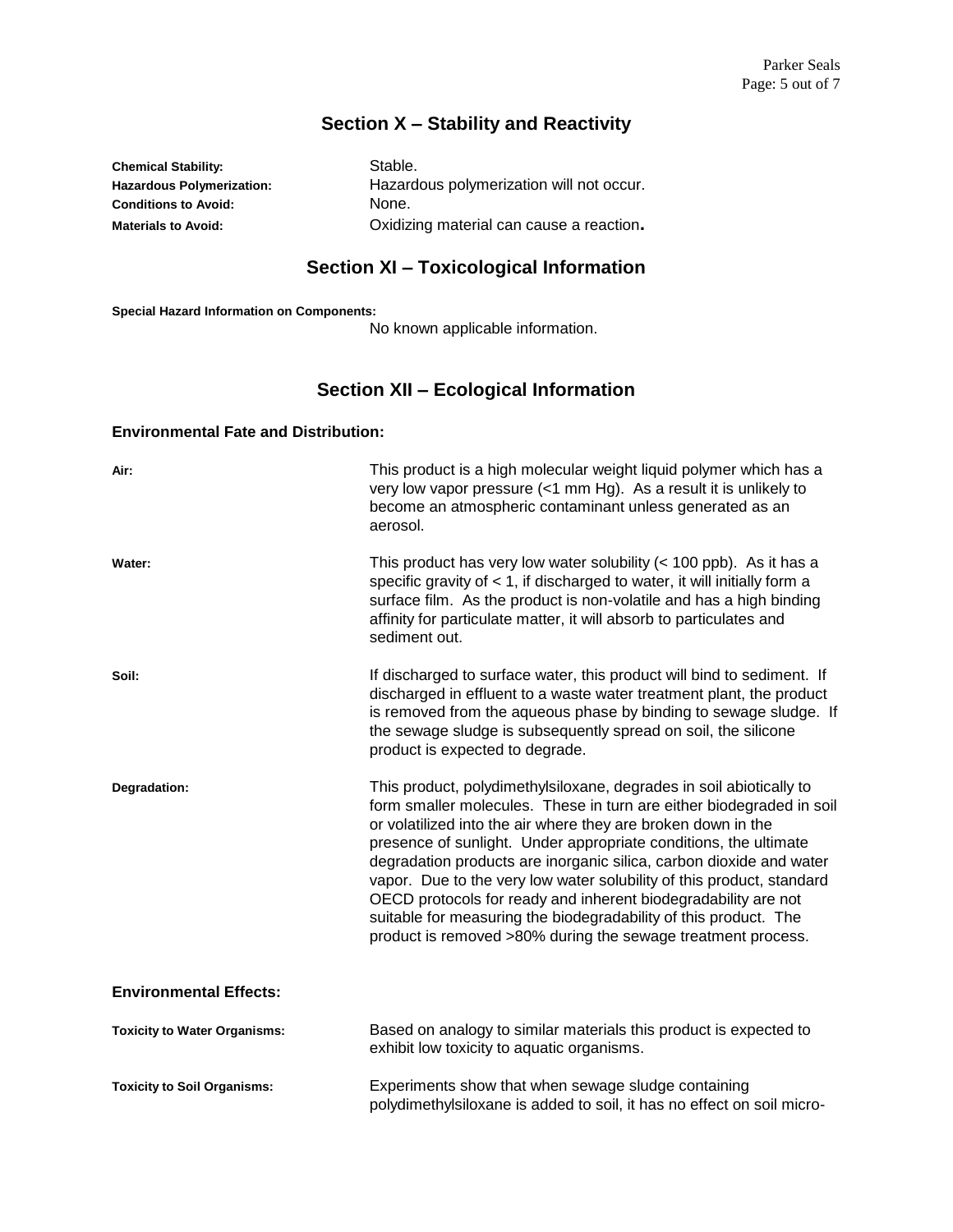organisms, earthworms or subsequent crops grown in the soil.

**Bioaccumulation:** This product is a liquid and is a high molecular weight polymer. Due to its physical size it is unable to pass through, or be absorbed by biological membranes. This has been confirmed by testing or analogy with similar products.

#### **Fate and Effects in Waste Water Treatment Plants**

This product or similar products has been shown to be non-toxic to sewage sludge bacteria.

| <b>Ecotoxicity Classification Criteria</b>                                                               |            |                     |       |
|----------------------------------------------------------------------------------------------------------|------------|---------------------|-------|
| Hazard Parameters (LC50 or EC50) Acute   High                                                            |            | Medium              | Low   |
| Aquatic Toxicity (mg/L)                                                                                  | $\leq$ =1  | $>1$ and $<=100$    | >100  |
| <b>Acute Terrestrial Toxicity</b>                                                                        | $\leq 100$ | $>100$ and $<=$ 200 | >2000 |
| This table is adapted from "Environmental Toxicology and Risk Assessment", ASTM STP 1179, p.34,<br>1993. |            |                     |       |

This table can be used to classify the ecotoxicity of this product when ecotoxiciry data is listed above.

Please read the other information presented in the section concerning the overall ecological safety of this material.

# **Section XIII – Disposal Considerations**

#### **RCRA Hazard Class (40 CFR 261)**

When a decision is made to discard this material, as received, is it classified as a hazardous waste? No. State or local laws may impose additional regulatory requirements regarding disposal.

Call (989) 496-6315, if additional information is required.

### **Section XIV – Transport Information**

**DOT Road Shipment Information (49 CFR 172.101):**

Not subject to DOT.

**Ocean Shipment (IMDG):** Not subject to IMDG code.

Air Shipment (IATA): Not subject to IATA regulations.

### **Section XV – Regulatory Information**

Contents of this MSDS comply with the OSHA Hazard Communication Standard 29 CFR 1910. 1200.

**TSCA Status:** All chemical substances in this material are included on or exempted from listing on the TSCA Inventory of Chemical Substances.

#### **EPA SARA Title III Chemical Listings:**

**Section 302 Extremely Hazardous Substances (40 CFR 355):** None.

**Section 304 CERCLA Hazardous Substances (40 CFR 302):** None.